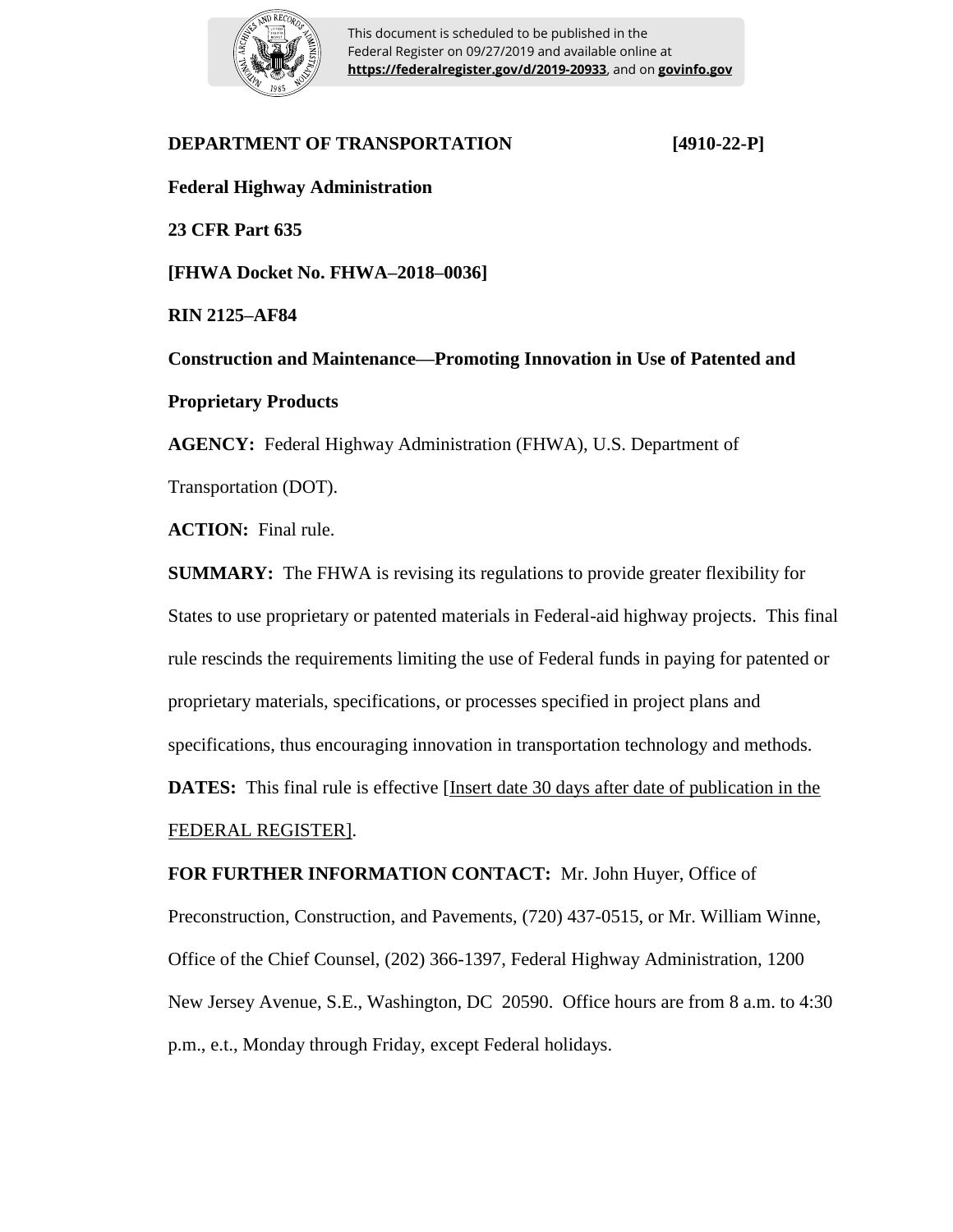#### **SUPPLEMENTARY INFORMATION:**

#### **Electronic Access and Filing**

This document, the notice of proposed rulemaking (NPRM), supporting materials, and all comments received may be viewed online through the Federal eRulemaking portal at http://www.regulations.gov. An electronic copy of this document may also be downloaded from the Office of the Federal Register's home page at: http://www.archives.gov/federal-register and the Government Publishing Office's Web page at: http://www.gpo.gov/fdsys.

## **Executive Summary**

The FHWA is revising its regulations at 23 CFR 635.411 to provide greater flexibility for States to use patented or proprietary materials in Federal-aid highway projects. Based on a century-old Federal requirement, the outdated requirements in 23 CFR 635.411(a)-(e) are being rescinded to encourage innovation in the development of highway transportation technology and methods. As a result, State Departments of Transportation (State DOTs) will no longer be required to provide certifications, make public interest findings, or develop research or experimental work plans to use patented or proprietary products in Federal-aid projects. Federal funds participation will no longer be restricted when State DOTs specify a trade name for approval in Federal-aid contracts. In addition, Federal-aid participation will no longer be restricted when a State DOT specifies patented or proprietary materials in design-build Request-for-Proposal documents.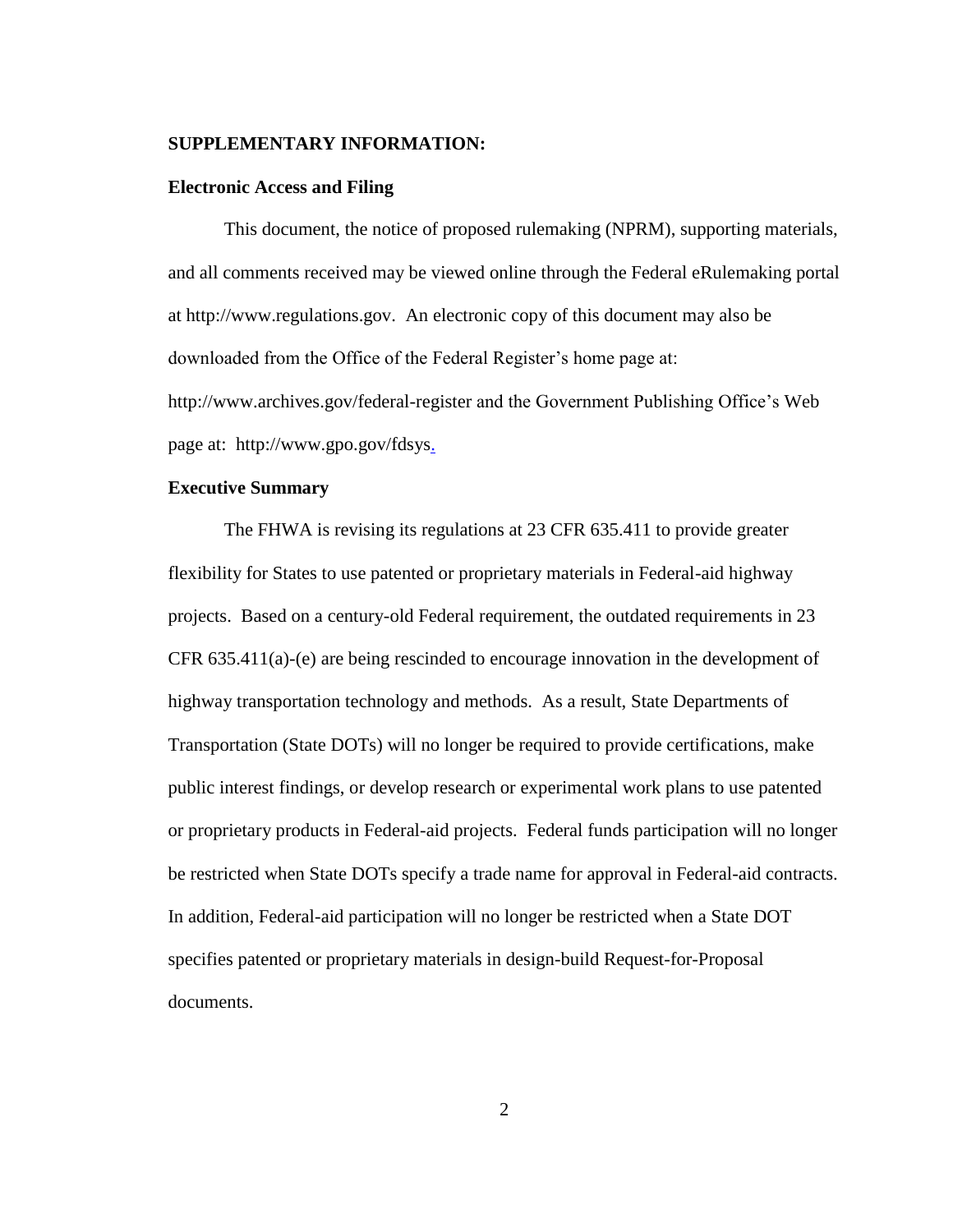## **Background**

The FHWA published an NPRM titled "Construction and Maintenance— Promoting Innovation in Use of Patented and Proprietary Products" at 83 FR 56758 on November 14, 2018. The NPRM offered two alternative deregulatory options relating to the use of patented and proprietary products. The use of these products has been limited by regulation for over a century (since 1916), and FHWA undertook this rulemaking in an effort to increase innovation and reduce regulatory burdens. The first option (Option 1) proposed removing the requirements of 23 CFR 635.411(a)-(e) and replacing them with a general certification requirement ensuring competition in the selection of materials and products. Alternatively, the second option (Option 2) proposed to rescind the patented and proprietary materials requirements of 23 CFR 635.411(a)-(e) and change the title of section 635.411 to "Culvert and Storm Sewer Materials Types." Under its new title, the former paragraph (f) of section 635.411 would be retained to fulfill the mandate of section 1525 of the Moving Ahead for Progress in the 21st Century Act (MAP-21) (Pub. L. 112-141, 126 Stat. 405, July 6, 2012) for States to retain autonomy for the selection of storm sewer material types.

The NPRM solicited comments regarding this deregulatory initiative. The FHWA received 107 comments to the docket, including comments from 16 State DOTs, 14 associations, 22 manufacturers or suppliers, 4 construction companies, and numerous individuals. The FHWA considered all comments received before the close of business on the comment closing date, and the comments are available for examination in the docket (FHWA-2018-0036) at http://www.regulations.gov. The FHWA also considered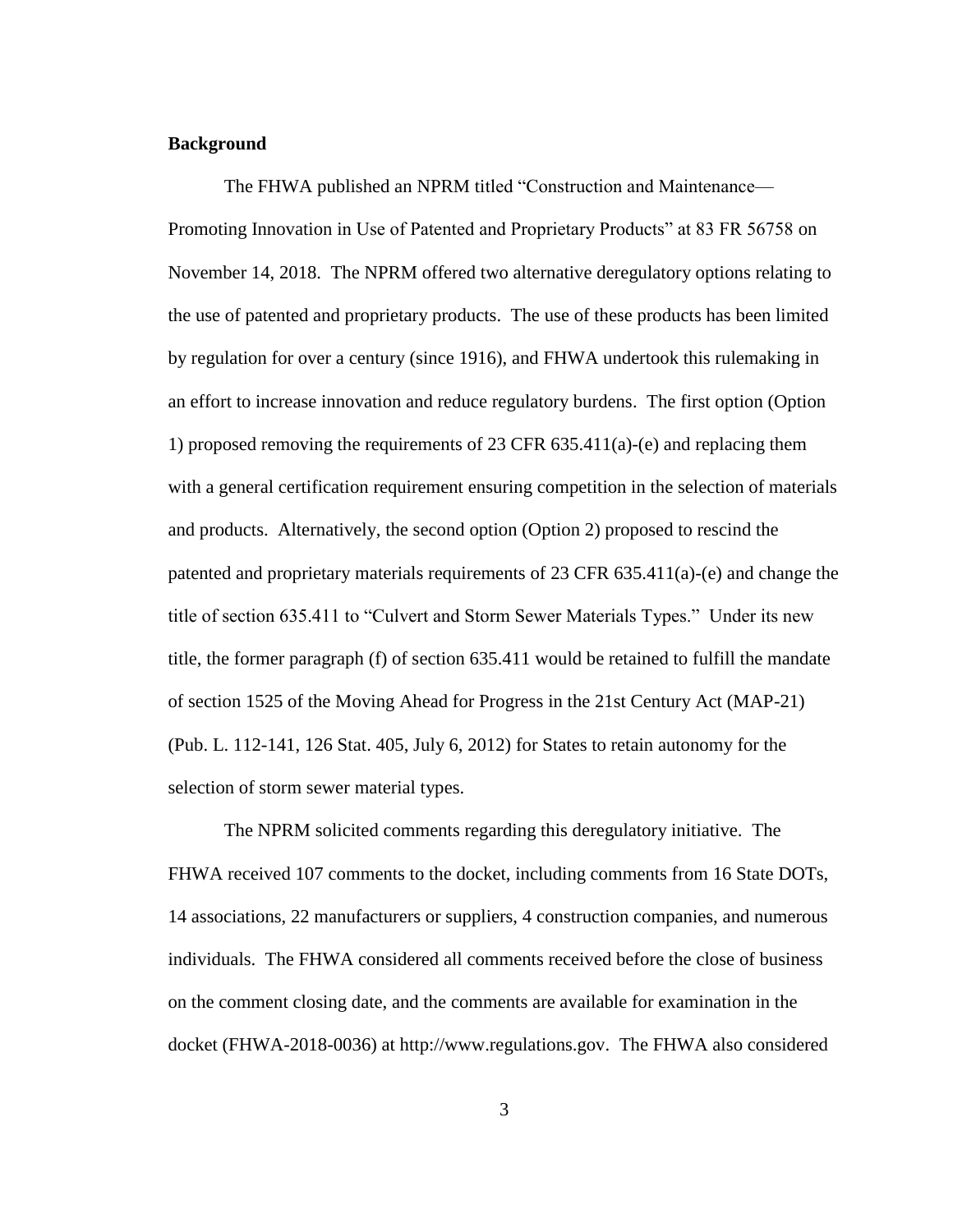comments received after the comment closing date and filed in the docket prior to this final rule.

#### **Discussion of Comments**

After consideration of the comments, FHWA selected Option 2 for the reasons summarized below. Option 2 reduces the regulatory burden on the States, fosters innovation in highway transportation technology, and provides greater flexibility for State DOTs in making materials and product selections in planning Federal-aid highway projects.

## **Reducing Regulatory Burdens**

Commenters argued Option 2 (rescinding the patented and proprietary materials requirements) better serves the purpose of decreasing unnecessary regulatory burdens on the States. These commenters argue Option 2 eliminates unnecessary regulatory and administrative burdens imposed by the existing regulations. Commenters who support Option 2 further argued that if an objective of the NPRM is to reduce regulatory and administrative burdens imposed on the States by the existing regulation, those burdens should not be replaced by new ones as proposed under Option 1 (replacing existing regulations with a general certification requirement). For example, the American Association of State Highway and Transportation Officials (AASHTO) commented that about half of its member State DOTs consider the paperwork required under the current regulation to be difficult and lengthy. Several State DOTs reported difficulty in: (1) proving to FHWA Division Offices the availability or non-availability of competitive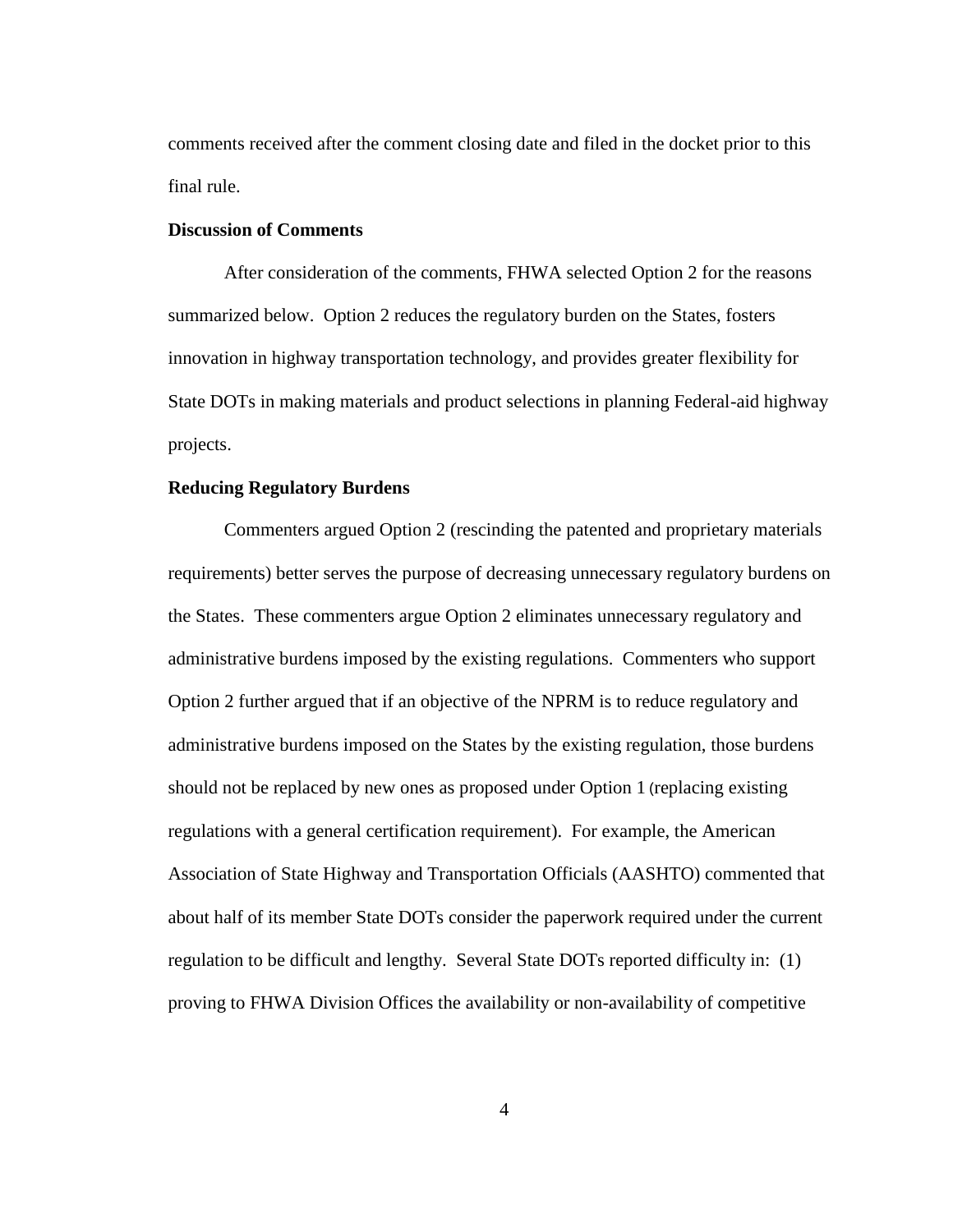products; (2) providing the benefit of using one product over another; and (3) performing a reasonable cost analysis.

Commenters also reported that at least some State DOTs are reluctant to request Public Interest Findings (PIF) or develop experimental product work plans (hereinafter: proprietary product approval process) to use patented and proprietary materials in Federal-aid projects because they see it as time consuming, cumbersome, and believe it increases overhead costs. One State DOT commented that the proprietary product approval process causes delays by adding layers of approval between the State DOTs and FHWA. The same State DOT further commented it is difficult to determine the availability of equally suitable products under the existing regulation.

Commenters expressed concerns that the existing regulation imposes undue administrative burdens on the States relating to documenting and justifying the use of patented and proprietary products under the current proprietary product approval process. Rescinding the current regulation, FHWA believes, is consistent with reducing the time- consuming and cumbersome process that commenters believe increases overhead costs.

The FHWA agrees Option 2 best reduces unnecessary regulatory and administrative burdens on the States. State DOTs are responsible for the effective and efficient use of Federal-aid funds, subject to the requirements of Federal law. The FHWA believes, absent the existing regulation governing patented and proprietary products, State DOTs may implement material selection procedures that ensure fair and open competition while allowing for, and encouraging, innovation. The statutory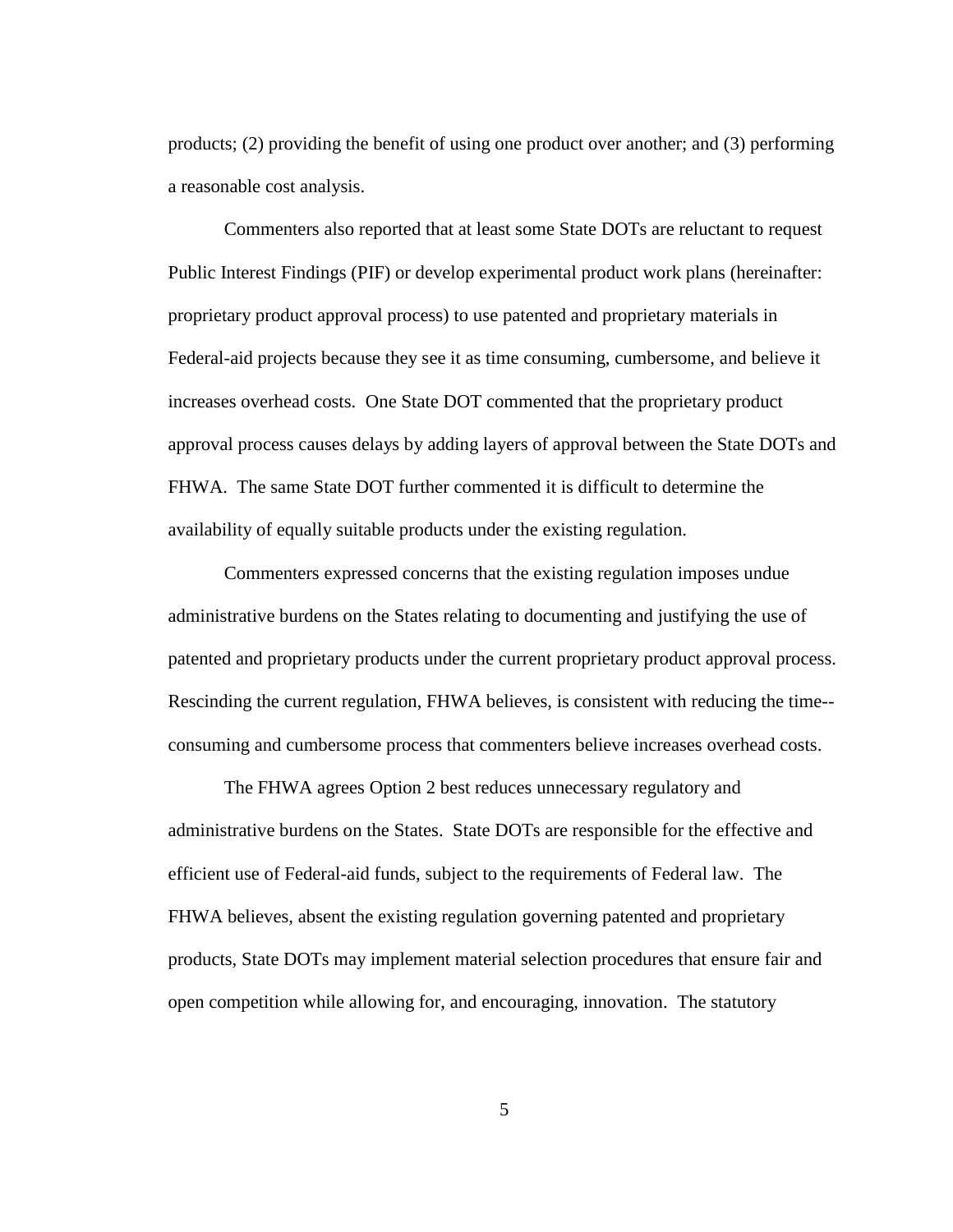requirements of 23 U.S.C. 112 for competition and competitive bidding continue to apply to federally assisted projects.

In addition, this proposal could generate cost savings resulting from reduced administrative burden associated with the efforts by the States and FHWA related to the existing methods for approving patented and proprietary materials. These cost savings, measured in 2018 dollars, are expected to be \$313,848 per year.

After reviewing the comments received, FHWA is persuaded that rescinding the existing regulation would achieve the goal of reducing an unnecessary regulatory or administrative burden on the States, where such regulations or burdens are outdated or no longer serve an important public purpose. The FHWA is further persuaded that rescinding the existing regulation's requirement to identify equally suitable alternatives may reduce project planning delays.

## **Fostering Innovation**

Commenters who supported Option 2 also cited four primary reasons related to promoting innovation: (1) Option 2 would eliminate the existing regulation, which is a barrier to innovation; (2) Option 2 would best foster and accelerate innovation in the future; (3) Option 2 encourages innovation that may improve transportation systems relating to: (a) safety; (b) quality, resilience, performance, durability, and service life of transportation facilities; (c) efficiency and cost-effectiveness of repairs, treatment, maintenance, preservation, rehabilitation, reconstruction, or replacement of highway facilities; (d) minimizing congestion; and (e) implementing autonomous vehicle (AV) technology; and (4) Option 2 would best fulfill the Federal Government's important role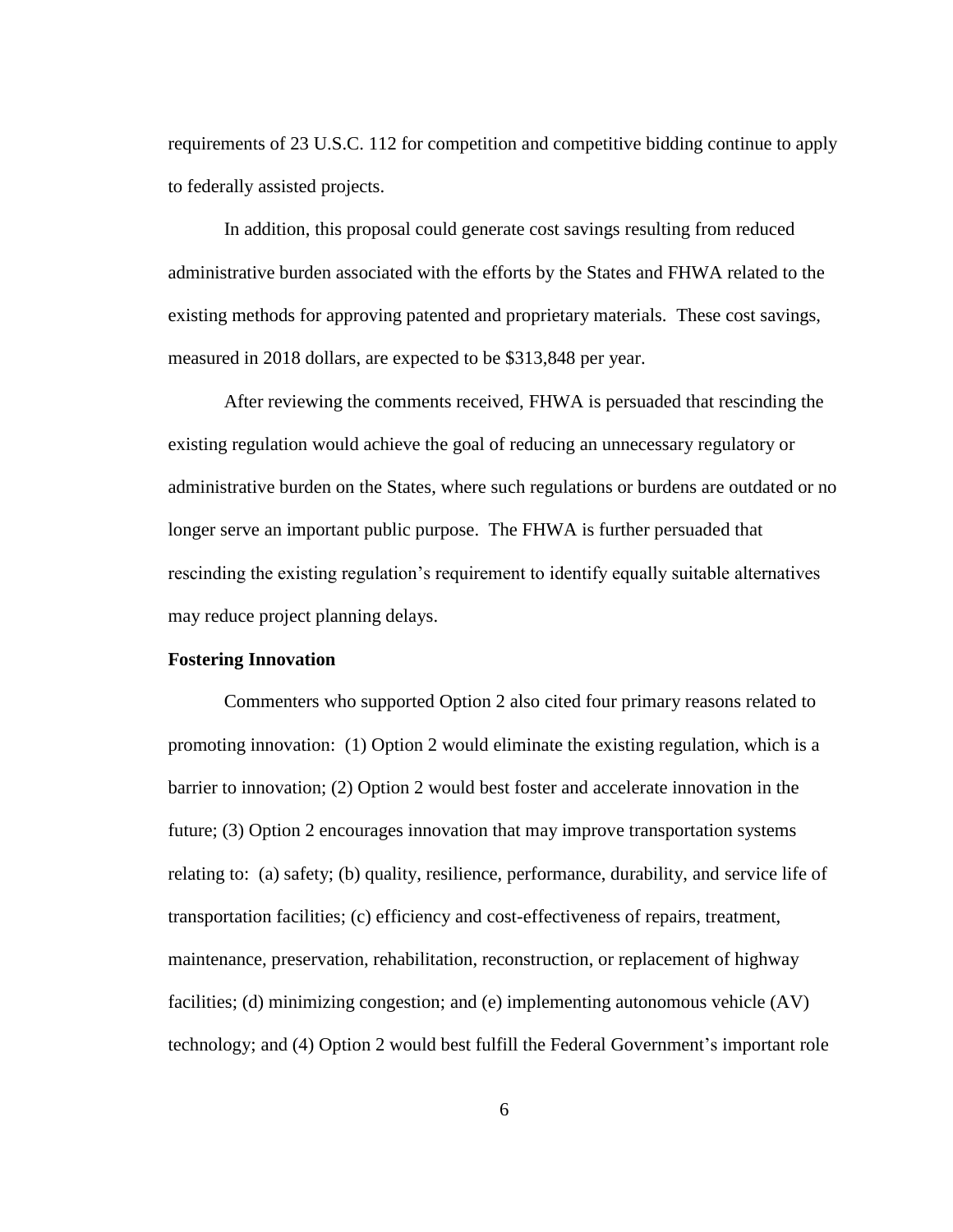in supporting research and development leading to improvements in highway transportation technology.

Some commenters argued that the existing regulation is a barrier to innovation in highway technology. For example, one State DOT commented that the current regulation has created an industry perception that certain innovative products are excluded from federally funded highway projects. Commenters supporting Option 2 generally argued that FHWA should promote, encourage, and accelerate innovation and the improvements that may follow.

One commenter argued that fostering a competitive market for these products may lead to lower prices on old products as new ones become available. Another commenter argued that innovative products can lower the overall project cost or future maintenance costs. For example, by increasing the useful life of transportation facilities, the commenter argues, innovative products may both reduce the cost of maintenance and increase safety.

The AASHTO commented that a regulatory change would provide greater flexibility in approving connected and AV components that are certain to incorporate more proprietary and patented components than traditional highway products. One commenter suggested Option 2 may encourage development of AV technology, and suggested the proprietary product approval process under the existing regulation is not suitable for accelerated development of AV technology.

The FHWA agrees Option 2 best provides State DOTs greater flexibility to use innovative technologies in highway transportation. The Agency is persuaded by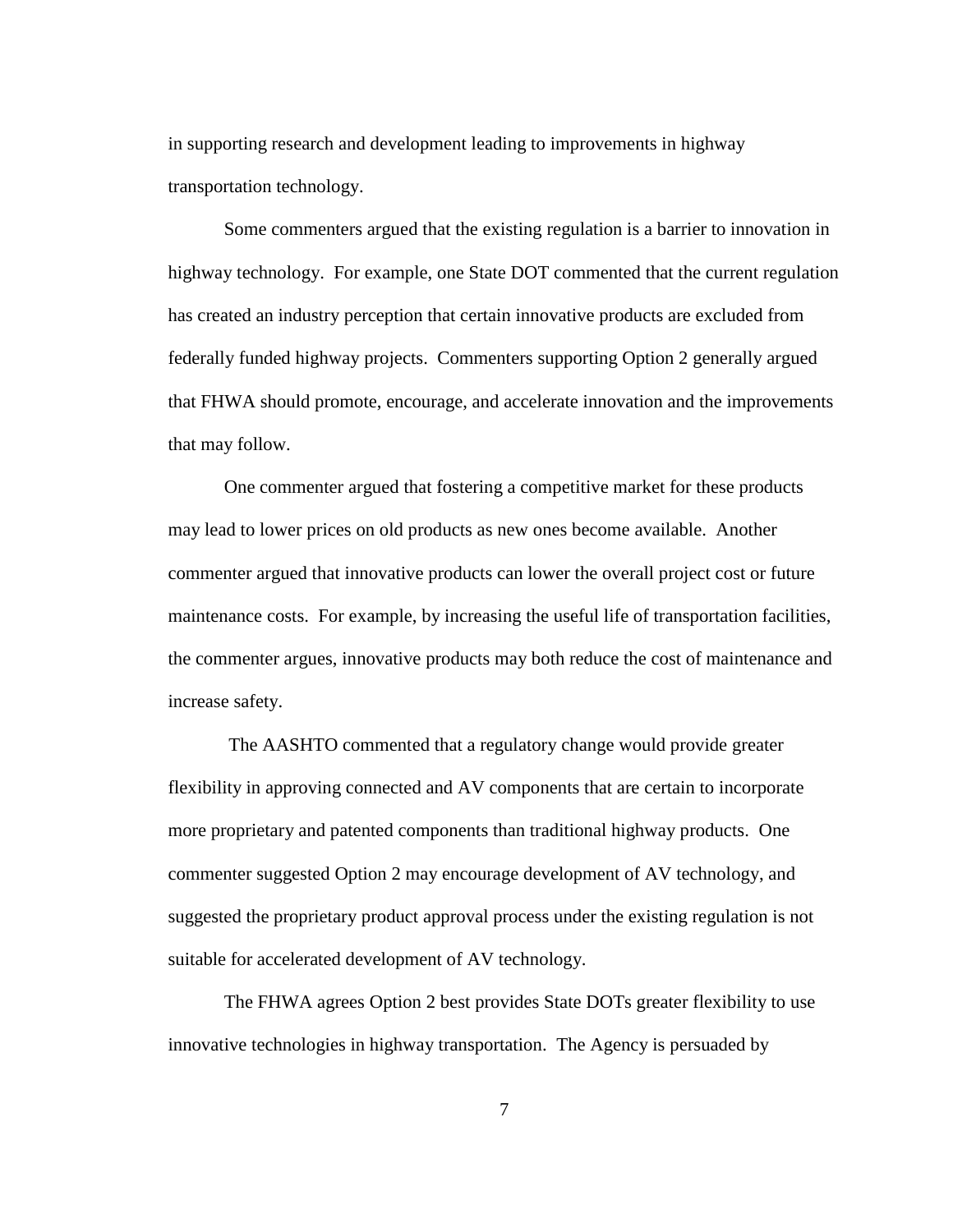comments that rescinding the regulation may accelerate innovation in planning Federalaid projects by removing a requirement that may have been a "barrier" to innovation in highway transportation technology. Moreover, FHWA believes that the specification of innovative, higher-performing products will encourage others in the industry to develop and market products with comparable performance. This will ultimately result in a lower cost for the higher performing product due to the greater availability in the market.

## **Providing Flexibility for the States Relating to Materials Selection**

Commenters who supported Option 2 also cited two primary reasons related to its ability to provide flexibility for States. First, commenters argued that the existing regulation limits their flexibility on materials selection. Next, commenters also argued that, considering the uncertainty regarding how Option 1 would be administered by FHWA, it could also limit the flexibility of State DOTs.

Multiple commenters argued the existing regulation lacks flexibility. Multiple commenters observed that the existing regulation is too restrictive, complicated, unclear, time-consuming, and not consistently implemented by State DOTs and FHWA. For example, certain State members of AASHTO that support Option 2 commented about difficulties they encountered under the current regulation. Some of these State DOTs cited difficulties in completing the paperwork for use of patented or proprietary products to the satisfaction of the relevant FHWA Division Office. Those States also cited related difficulties in successfully obtaining Federal participation after the paperwork was submitted.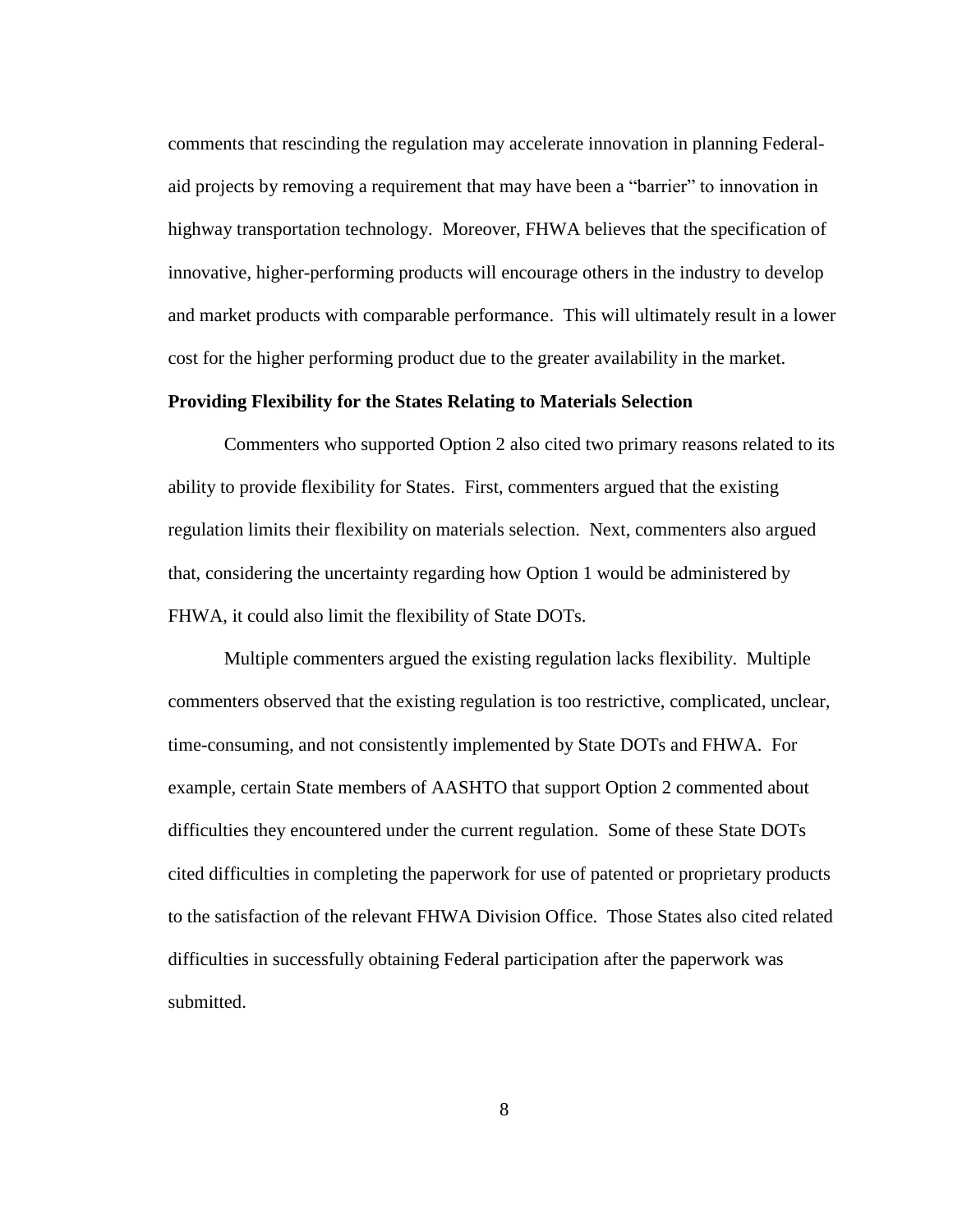The AASHTO commented that some of its member State DOTs have experienced variability in dealing with FHWA Division Offices. Certain State DOTs believe that division offices interpret the existing regulation inconsistently among States. The AASHTO maintains that, while some division offices provide more leeway, others do not recognize the State's prerogative to certify patented and proprietary products and, in some instances, have discouraged them from doing so. Some commenters also argued that some State DOTs are reluctant to use the proprietary product approval process because they perceive it as too cumbersome and time consuming.

Commenters also argued that Option 2 would provide the most flexibility to the States. Multiple State DOTs commented that Option 1 may not adequately unburden States from current regulatory restrictions in this area — and thus may not increase flexibility, or at least not in a way comparable to Option 2. Several State DOTs, including Oregon, Washington, Idaho, Montana, North Dakota, South Dakota, and Wyoming, expressed support for Option 2 as providing the most flexibility. One commenter argued that Option 2 would provide State DOTs with the most flexibility to determine which products are the best fit for their own unique transportation needs.

The FHWA agrees Option 2 best provides flexibility to State DOTs in selecting materials for use in Federal-aid highway projects. A common theme among the comments indicated that the level of effort necessary to comply with the existing regulation is time consuming, cumbersome, and imposes undue administrative "paperwork" burdens on the States.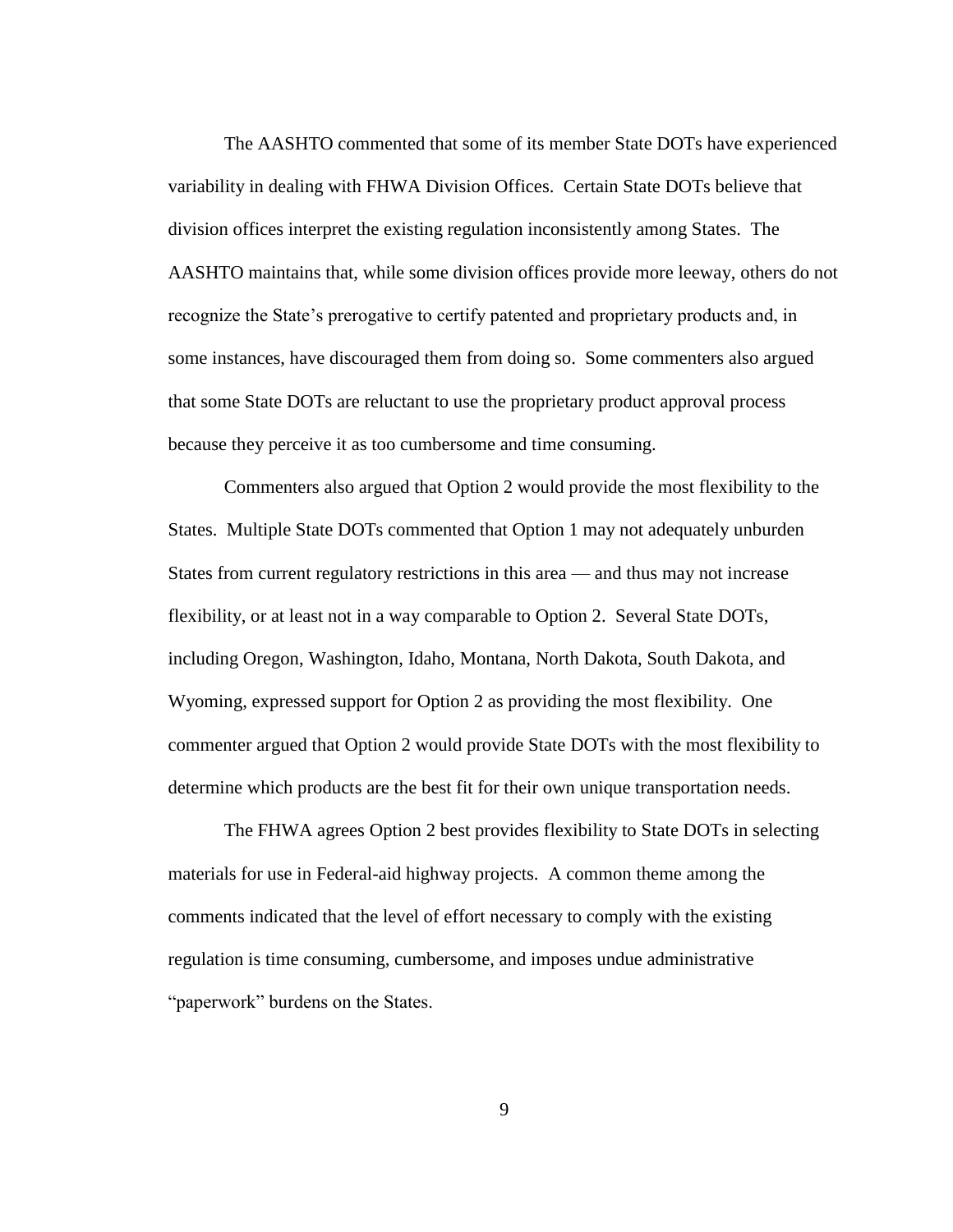The added flexibility provided to States by this rescission may also provide State DOTs an advantage by potentially obtaining highway materials or products at a lower price. Specifying a patented article in the solicitation materials would not, by itself, limit competition.

The FHWA believes State DOTs utilize new product evaluation processes and approved product lists that provide fair and transparent procedures for the evaluation, selection, and use of materials, including patented and proprietary products.

The FHWA is persuaded that rescinding the existing regulation provides needed flexibility to the States to manage Federal financial assistance under 23 U.S.C. 145.

## **Comments relating to Option 1**

Under Option 1 of the NPRM, the existing regulatory requirements of 23 CFR 635.411(a)-(e) were proposed for removal. The FHWA proposed replacing them with general certification requirements in new paragraphs 23 CFR 635.411(a) and 23 CFR  $630.112(c)(6)$  to ensure competition in the selection of materials and products. This change would have required a State DOT to: (1) implement procedures and specifications that provide for fair, open, and transparent competition awarded only by contract to the lowest responsive bid submitted by a responsible bidder pursuant to 23 U.S.C. 112; and (2) certify adherence to those procedures and specifications.

Commenters who supported Option 1, including some State DOT members of AASHTO, argued that one of its benefits is that FHWA would create regulations establishing a general framework for the State processes and would provide for greater consistency across the country as compared to Option 2. Those commenters expressed a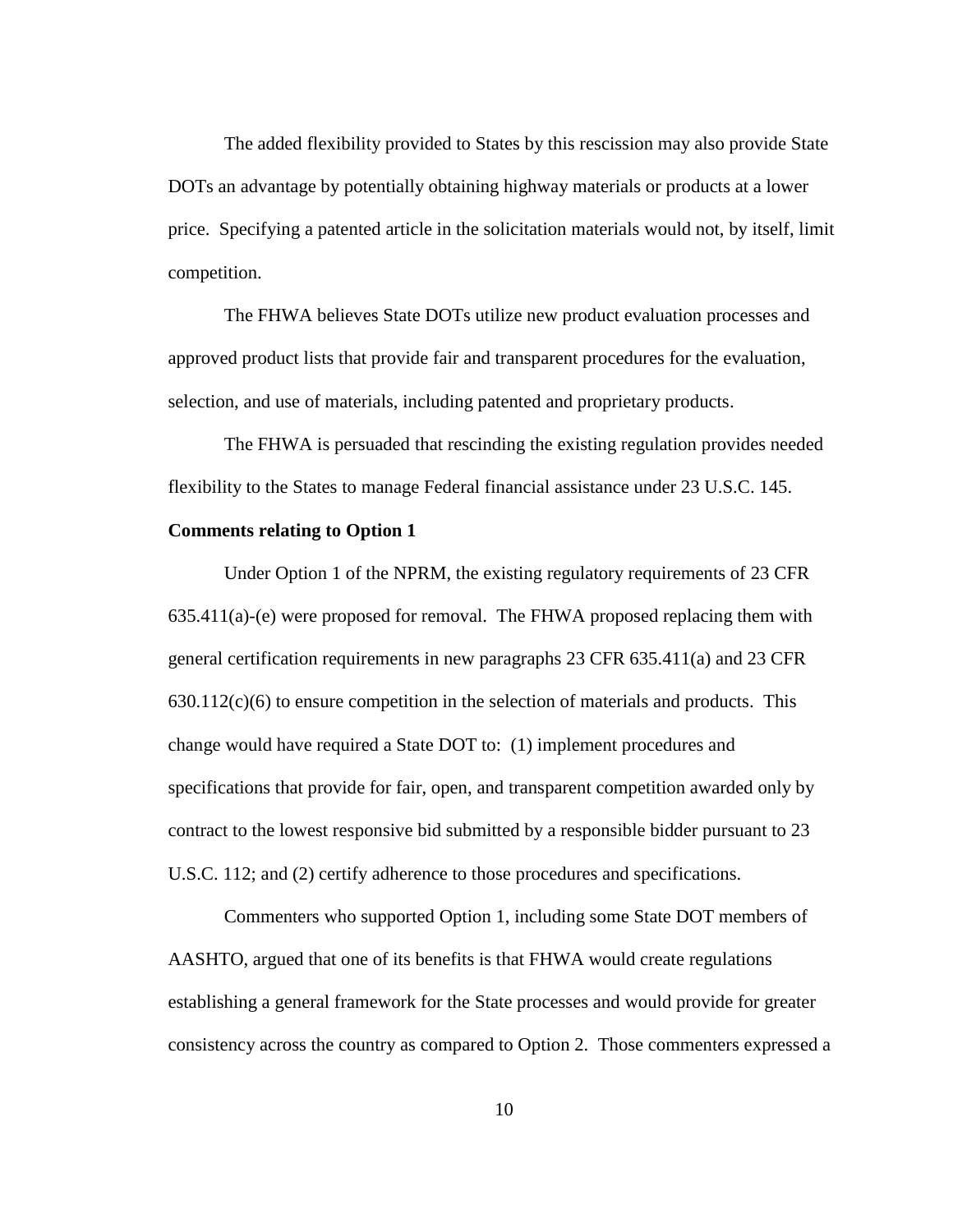preference for consistency that would promote competition and provide more transparency regarding Federal-aid decisionmaking compared to Option 2. The commenters expressed the belief that manufacturers might better understand the protocols for the use of patented and proprietary materials under a national framework. One State DOT compared the patented and proprietary rules to the design exception process. It argued that process is well defined and it could be used as a model if FHWA adopts Option 1.

Another commenter argued the existing regulation is misunderstood with respect to competition requirements. The commenter believes that arguments that the existing regulation stifles innovation and patented and proprietary products cannot be used in Federal-aid projects are incorrect. The commenter further stated that patented and proprietary materials can be used in Federal-aid projects based on a proper justification, those justifications provide a critical oversight function, and they guard against the imposition of sole-source specifications that restrict competition. The same commenter further argued the existing regulation provides a safeguard that when data is obtained through independent experimentation of new transportation technology, better and more objective evidence about its effectiveness is available as compared to a vendor's sales or promotional material.

Commenters opposing Option 1 suggested, among other things: (1) existing requirements discourage State DOTs from using patented and proprietary products to improve highway transportation technology, and this may continue under new requirements established by Option 1; (2) State DOTs are confused by the current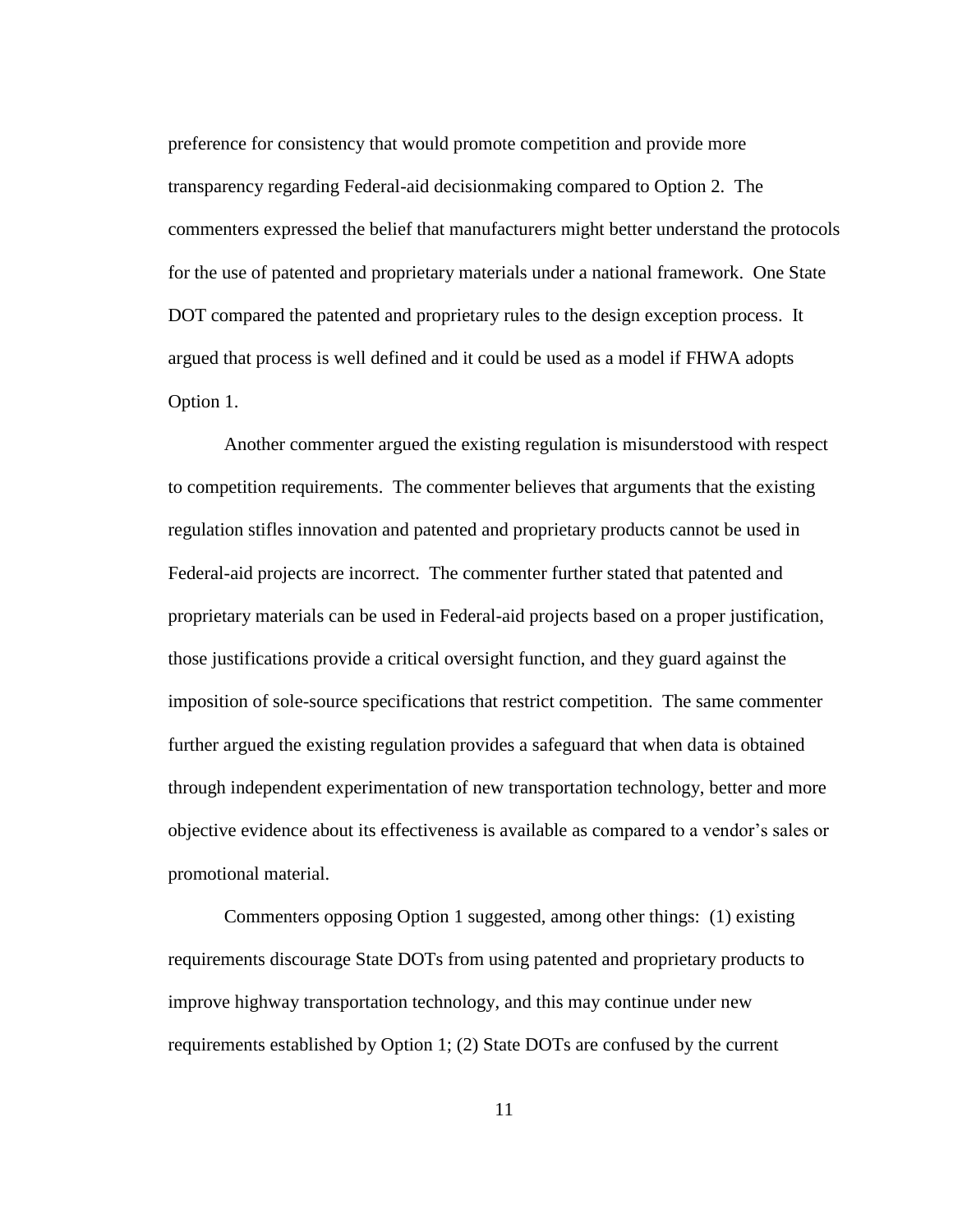requirements for certifications to obtain approval for the use of patented and proprietary products and similar confusion may continue under the as-yet-undefined certification process for Option 1; (3) the existing process for certification is unduly complicated and time consuming, and there is no indication Option 1 would resolve this; and (4) the term "fair, open, and transparent competition" lacks clarity and would require new regulation to define the term. Commenters also expressed the belief that the existing regulations are outdated, unclear, and not applied uniformly.

Comments about Option 1 lacking clarity with respect to the definition of the term "fair, open, and transparent competition" were not considered by FHWA as they were speculative in nature. However, after considering comments submitted to the docket, FHWA agrees Option 1 is not the appropriate regulatory alternative to finalize as part of this rulemaking. The FHWA notes that rescinding the existing regulations without replacing them with a new certification process better reduces regulatory burdens on the States, fosters greater innovation in highway transportation technology, affords greater flexibility to the States for materials selection in Federal-aid highway projects, and is consistent with the statutory authority provided under 23 U.S.C. 106(c). In addition, rescinding the existing regulation affords deference to the States to determine which projects are subject to Federal financial assistance pursuant to 23 U.S.C. 145.

## **Competition**

Commenters who supported either Option 1 or the existing regulation cited two primary reasons why they believed that Option 2 constitutes a harm to competition. First, commenters argued that under Option 2 suppliers of patented products may control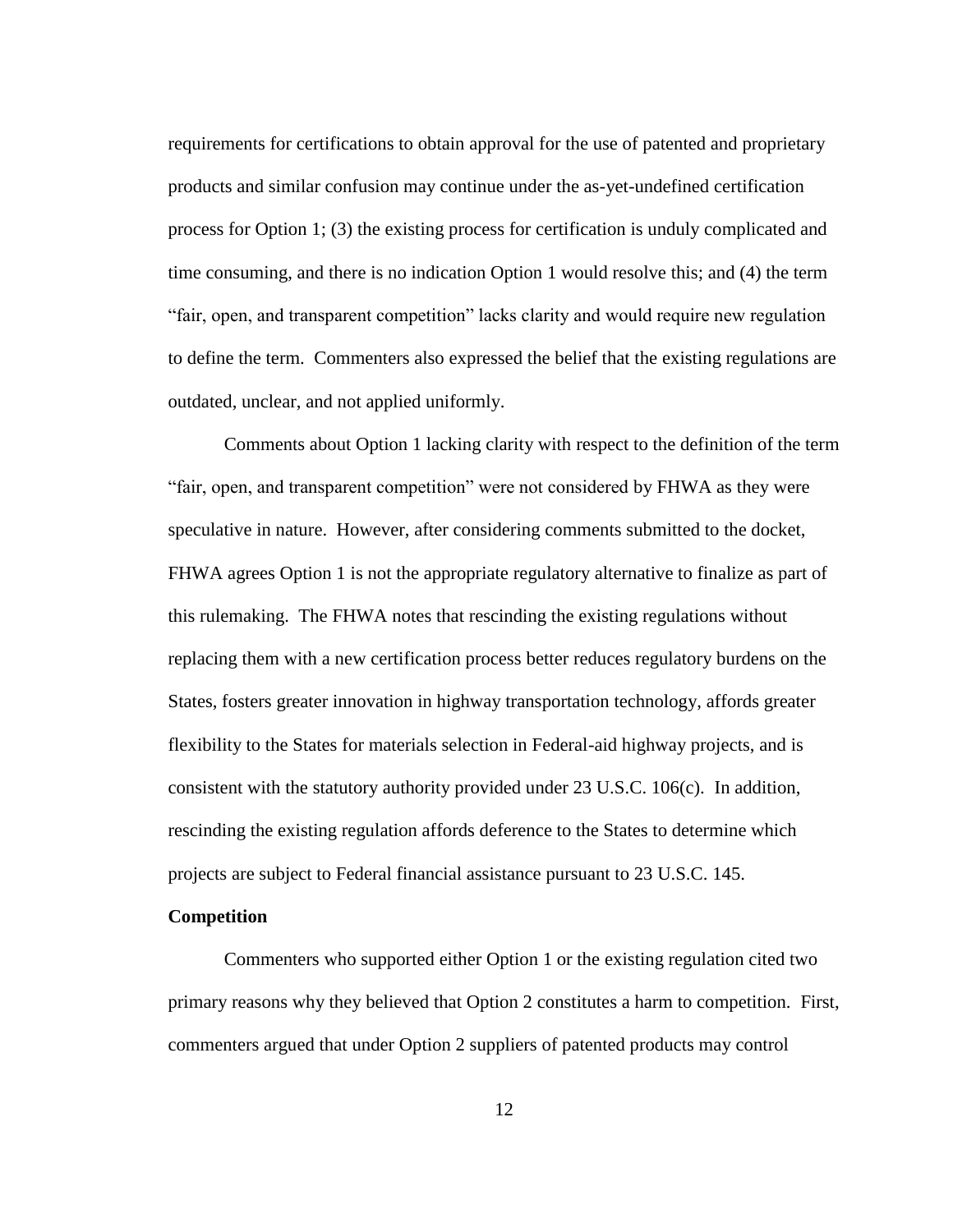prices. Next, commenters also argued that the bidding process may be manipulated under Option 2 by limiting access to certain proprietary products or offering inconsistent pricing.

Similarly, some commenters who supported either Option 1 or the existing regulation also argued that Option 2 would eliminate nationwide consistency on requirements for competition. Some commenters argued that Option 1 would provide adequate nationwide consistency while others preferred the existing regulation and argued that it should be maintained. Some commenters argued that a uniform standard under Option 1 would also benefit product manufacturers that operate in multiple States.

In contrast to commenters raising concerns about competition, many commenters supporting Option 2 argued that it is improper to speculate about competition problems in advance of the regulatory change. There is no basis, they argued, for FHWA to simply presume that Option 2 would create a problem. These commenters either argued that no problem was likely to arise or suggested that FHWA should first remove the existing regulation and then monitor whether any problem arises that should be addressed.

Commenters supporting Option 2 also pointed to the standards found in the Office of Management and Budget's (OMB) Uniform Administrative Requirements, Cost Principles, and Audit Requirements for Federal Awards. These commenters argued that reliance on OMB's regulations would adequately ensure that a State's specification of a patented or proprietary product complies with the competition mandate in 23 U.S.C. 112.

The FHWA acknowledges the commenters who argued that, under Option 2, suppliers of patented products may control prices, but these concerns are speculative.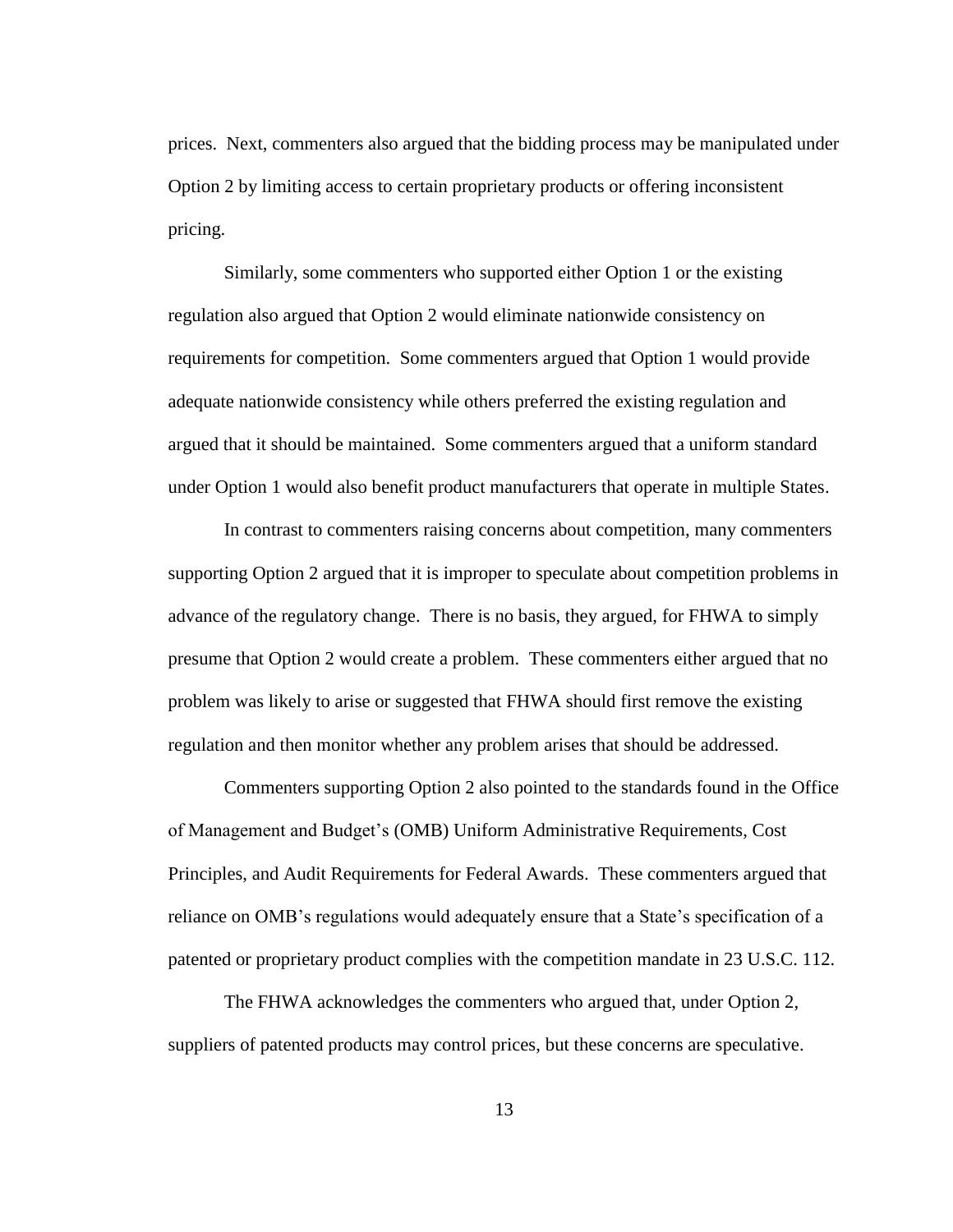Some commenters attempted to compare the Federal-aid highway program to the prescription drug industry in this regard, but these markets are inherently different. The FHWA believes that States, as responsible stewards of the limited amount of Federal funding apportioned to them, have an incentive not to waste limited resources on proprietary products that would have costs exceeding demonstrated benefits. It is important to note that this final rule does not require States to use proprietary products, and FHWA believes that States would not choose to do so unless there are benefits that exceed the costs associated with the use of such products. States, as rational market actors, are best situated to make this determination on a case-by-case basis as they consider whether a proprietary product would fit a specific programmatic need.

In response to comments regarding competition, many States already have procedures established under State law or regulation relating to competition for federally assisted contracts, and the use of patented and proprietary materials in Federal-aid projects. Nevertheless, ensuring competition and requiring awards to the lowest responsive bidder in the Federal-aid highway program remain statutory duties of the Secretary and the statutory requirements of 23 U.S.C. 112 continue to apply to Federalaid assisted State contracts. As long as the contract specifications are clear in terms of what materials the State DOT requires, it remains the responsibility of any prospective bidder to find materials that are responsive to the applicable contract specification. Concerns relating to potential prosecution of anticompetitive legal actions is speculative and outside the scope of FHWA's authority.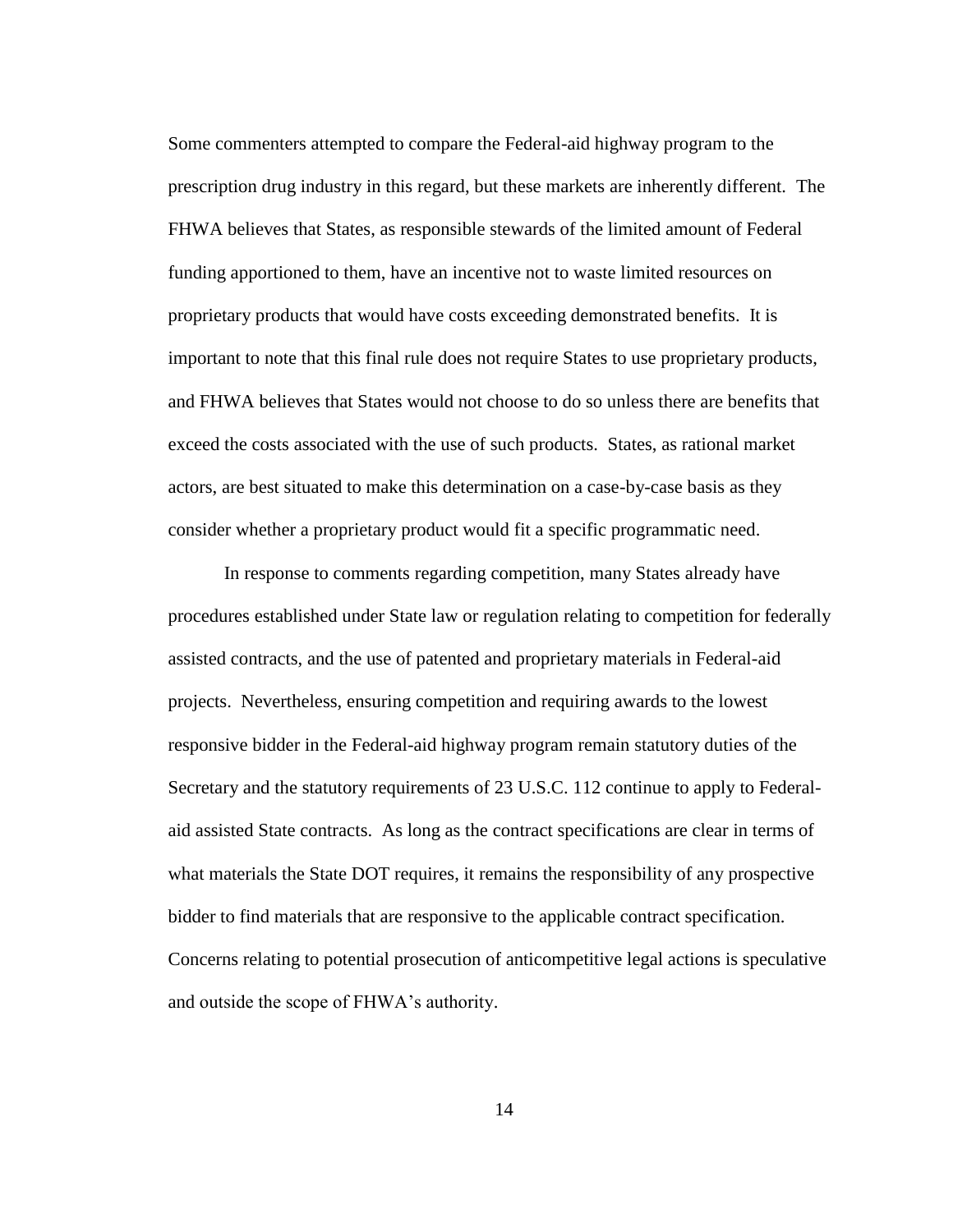## **Additional Comments**

Some commenters supported retaining the existing regulation and expressed support for the current process for using patented and proprietary materials in Federal-aid projects. Those commenters included five State DOTs, one industry association, and three manufacturers. The commenters expressed the belief that the regulation should not be changed and existing procedures allow State DOTs to justify the use of innovative, patented, or proprietary products. They went on to express the belief the existing regulation works well and strikes an appropriate balance between ensuring competition while allowing the use of patented and proprietary products based on a documented proprietary product approval.

As noted above, FHWA believes that cost savings would result if the requirements at 23 CFR 635.411(a) through (e) are rescinded by this rulemaking. In addition, State DOTs remain responsible for the effective and efficient use of Federal-aid funds, and continue to be subject to the statutory requirements of 23 U.S.C. 112 for competition and competitive bidding.

## **RULEMAKING ANALYSES AND NOTICES**

**Executive Order 12866 (Regulatory Planning and Review), Executive Order 13563 (Improving Regulation and Regulatory Review), Executive Order 13771 (Reducing Regulations and Controlling Regulatory Costs), and DOT Policies and Procedures for Rulemaking**

The FHWA has determined that this action is not a significant regulatory action within the meaning of Executive Order (EO) 12866, and within the meaning of the U.S.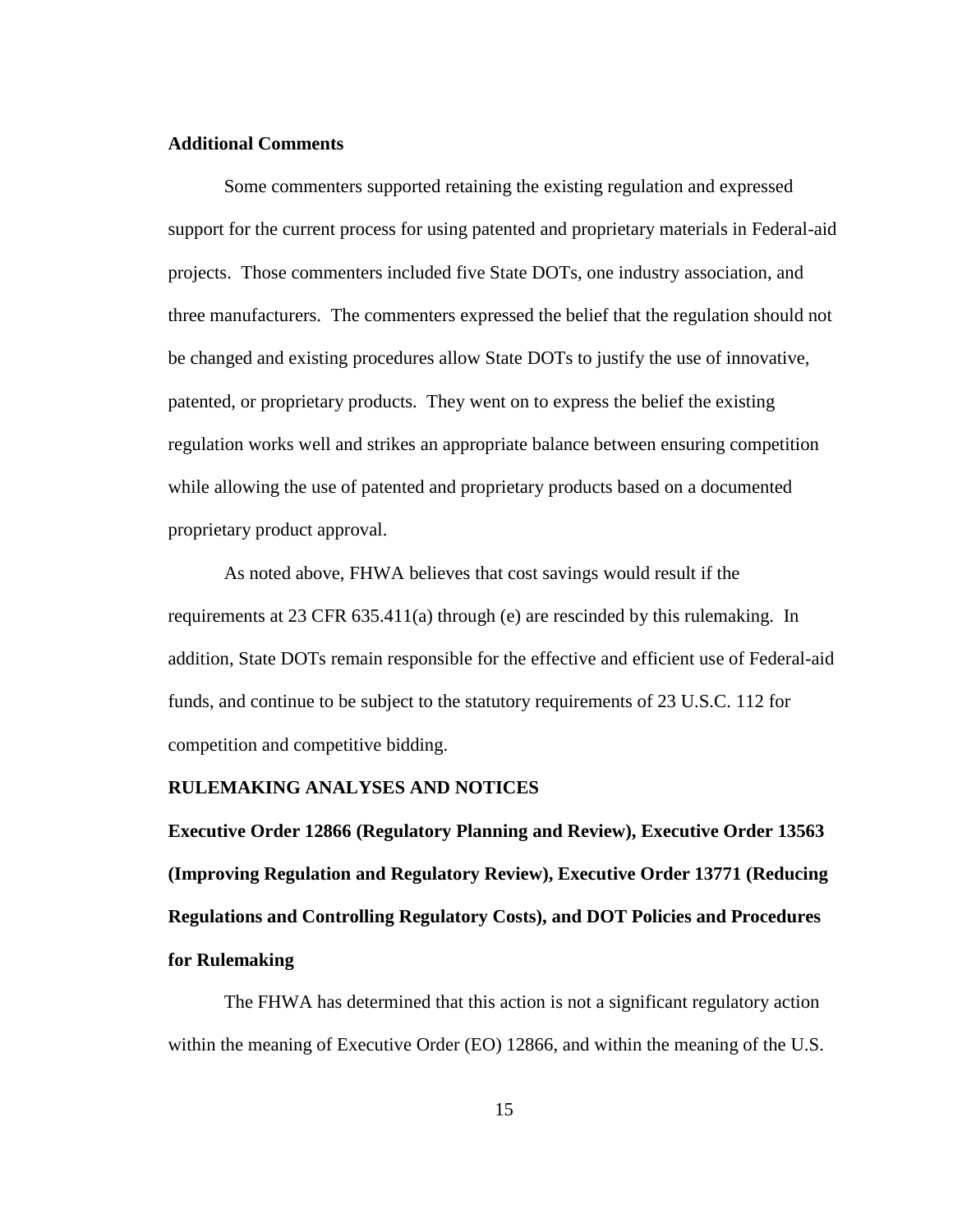Department of Transportation's regulatory policies and procedures. This action complies with EOs 12866, 13563, and 13771 to improve regulation. The FHWA anticipates that the economic impact of this rulemaking would be minimal. The FHWA anticipates that the rule would not adversely affect, in a material way, any sector of the economy. In addition, these changes would not interfere with any action taken or planned by another agency and would not materially alter the budgetary impact of any entitlements, grants, user fees, or loan programs.

Although FHWA has determined that this action would not be a significant regulatory action, this action is considered an EO 13771 deregulatory action. This action could generate cost savings that are applicable to offsetting the costs associated with other regulatory actions as required by EO 13771. These cost savings, measured in 2018 dollars, are expected to be \$313,848 per year.

The cost savings resulting from this action result from reduced administrative burden associated with the efforts by the States and FHWA related to the existing methods for approving patented and proprietary materials.

Currently, there are three methods available to approve specific patented and proprietary products for use on Federal-aid highway construction projects: <sup>1</sup>

> 1. Certification: A certification is the written and signed statement of an appropriate contracting agency official certifying that a particular patented or proprietary product is either:

 $\overline{a}$ 

<sup>&</sup>lt;sup>1</sup> https://www.fhwa.dot.gov/programadmin/contracts/011106qa.cfm#\_Hlk307505978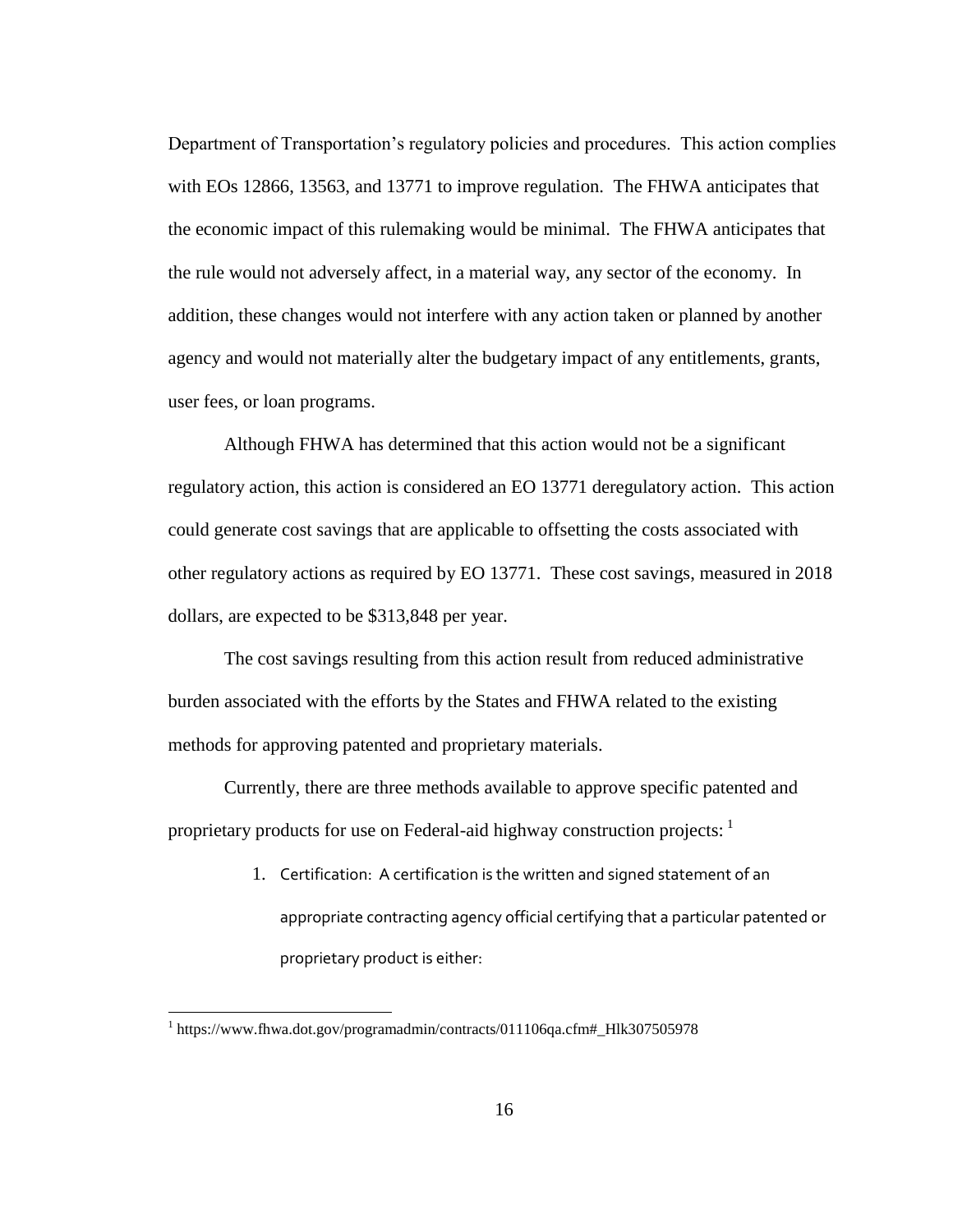- a. Necessary for synchronization with existing facilities; or
- b. A unique product for which there is no equally suitable alternative.
- 2. Experimental Products: If a contracting agency requests to use a proprietary product for research or for a distinctive type of construction on a relatively short section of road for experimental purposes, it must submit an experimental product work plan for review and approval. The work plan should provide for the evaluation of the proprietary product, and where appropriate, a comparison with current technology.
- 3. Public Interest Finding: A PIF is an approval by the FHWA Division Administrator, based on a request from a contracting agency that it is in the public interest to allow the contracting agency to require the use of a specific material or product even though other equally acceptable materials or products are available.

To estimate the cost savings from removing the need for the above categories of approvals, FHWA estimated the number of new approvals that would be generated in the future in the above categories if the rule does not change as a baseline scenario and compared it to the scenario in the final rule. The estimated number of new approvals per year is multiplied by the estimated number of hours required to process the documentation for that specific type of approval (including conducting analysis and documenting methods and results) by the appropriate labor cost (wage rate multiplied by a factor to account for employer provided benefits). Currently, the work related to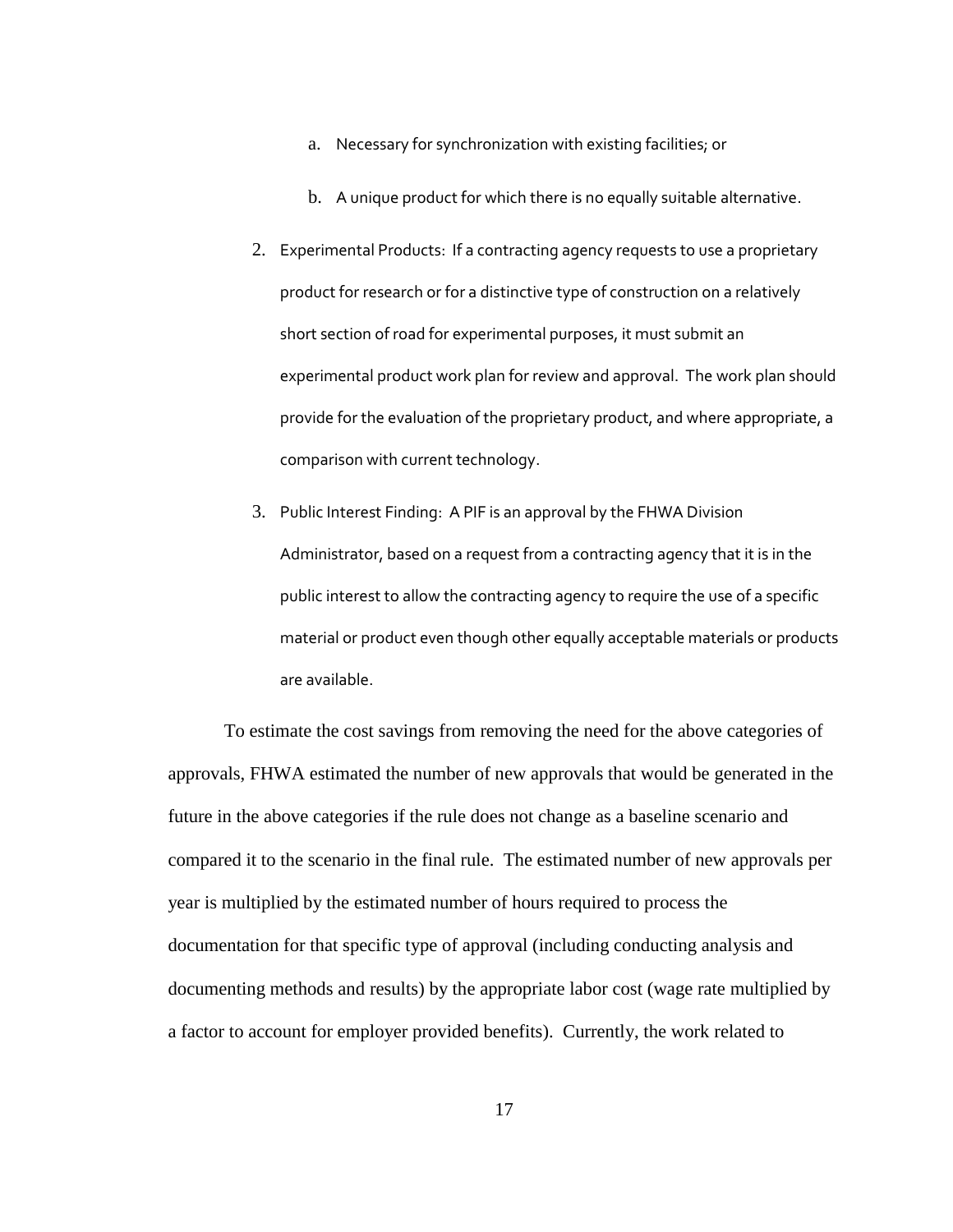approvals is conducted by both FHWA and State agencies because, in some cases, FHWA has delegated authority to States via stewardship and oversight agreements for such issues. In addition to the time required to process the approvals, time is also required by FHWA to review the resulting documentation. Finally, both of those activities require a minimal time allowance for management of the process.

Under the final rule, the costs associated with approvals for patented and proprietary materials may not be completely removed. This is because twelve States are believed (according to information from FHWA Division offices) to have their own laws or policies that are similar to existing FHWA requirements. Absent other information, this analysis assumes those State laws or policies would remain in place even after an FHWA rule change. For those States, this analysis assumes that the total number of hours associated with processing and managing approvals would remain unchanged but that the work would be conducted solely by State agency staff (rather than a mix of State and FHWA staff as is assumed in the baseline calculations) and that time spent on FHWA review would no longer be needed.

In addition to the cost savings that have been quantified here, there may be additional positive impacts from the rulemaking related to supporting the adoption of patented and proprietary products. Although FHWA has undertaken various efforts to grant States the flexibility to use such products, to the extent that the current rules and guidance discourage their use, the final rule removes those barriers. Since patented and proprietary products are/may be more expensive than non-proprietary alternatives, this could lead to States paying more for proprietary and patented products if certain products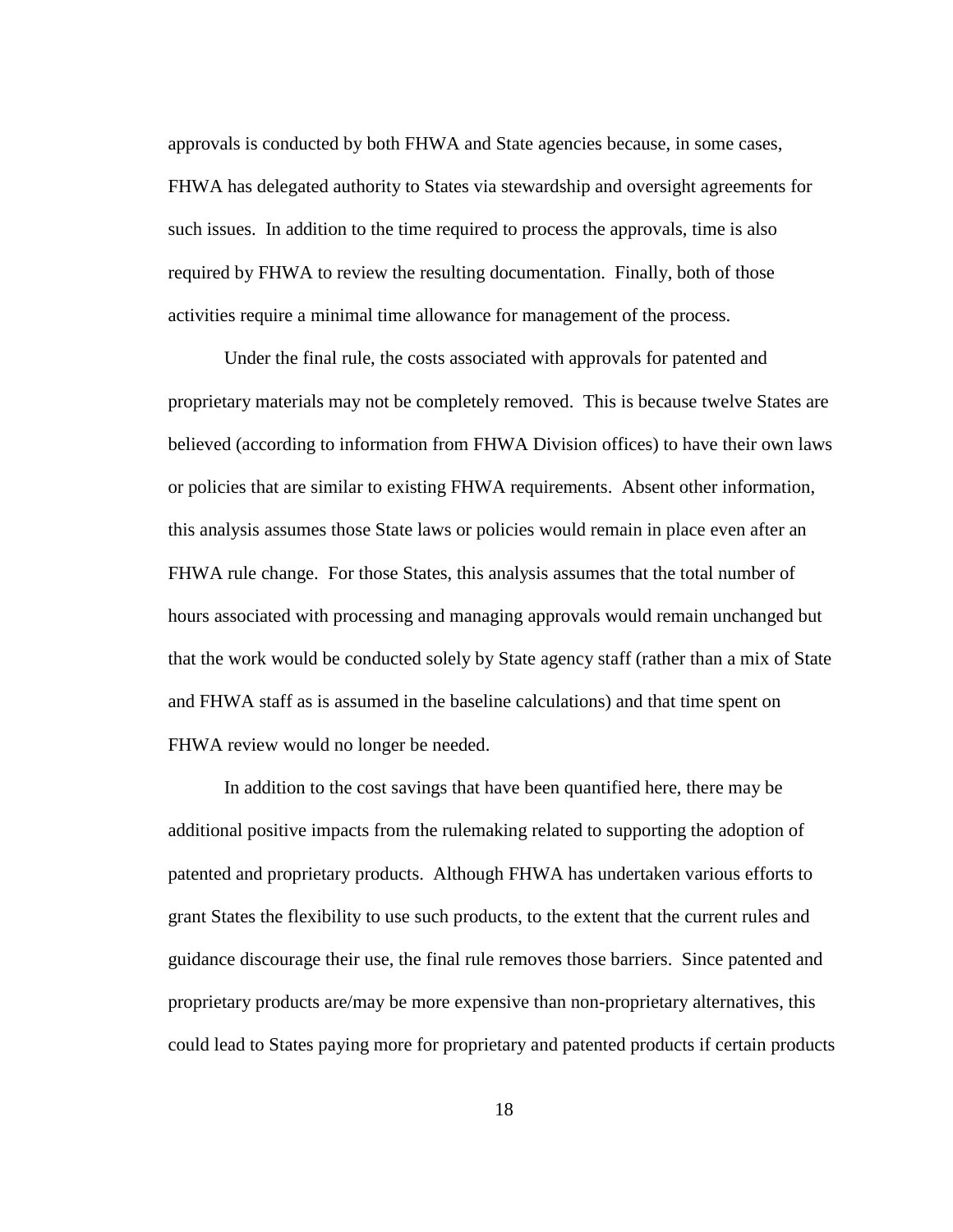are specified in Federal-aid contracts. However, ARTBA, in its petition for repeal, states that such products could "save lives, minimize congestion, and otherwise improve the quality of our Nation's highways."<sup>2</sup> Thus, there may be benefits associated with greater adoption of existing products. An increase in the willingness to adopt patented and proprietary products may have secondary impacts and spur additional innovation if product developers perceive there to be a larger market for new products. Those potential benefits from additional innovation have not been quantified in this analysis.

## **Regulatory Flexibility Act**

In compliance with the Regulatory Flexibility Act (Pub. L. 96-354, 5 U.S.C. 601- 612), FHWA has evaluated the effects of this action on small entities and has determined that the action is not anticipated to have a significant economic impact on a substantial number of small entities. The amendment addresses obligation of Federal funds to States for Federal-aid highway projects. As such, it affects only States and States are not included in the definition of small entity set forth in 5 U.S.C. 601. Therefore, the Regulatory Flexibility Act does not apply, and FHWA certifies that the action will not have a significant economic impact on a substantial number of small entities.

## **Unfunded Mandates Reform Act of 1995**

This rule would not impose unfunded mandates as defined by the Unfunded Mandates Reform Act of 1995 (Pub. L. 104-4, 109 Stat. 48, March 22, 1995) as it will not result in the expenditure by State, local, Tribal governments, in the aggregate, or by

<sup>&</sup>lt;sup>2</sup> ARTBA, "Petition for Rulemaking to Repeal the Proprietary and Patented Products Rule 23 CFR 635.411", March 27, 2018.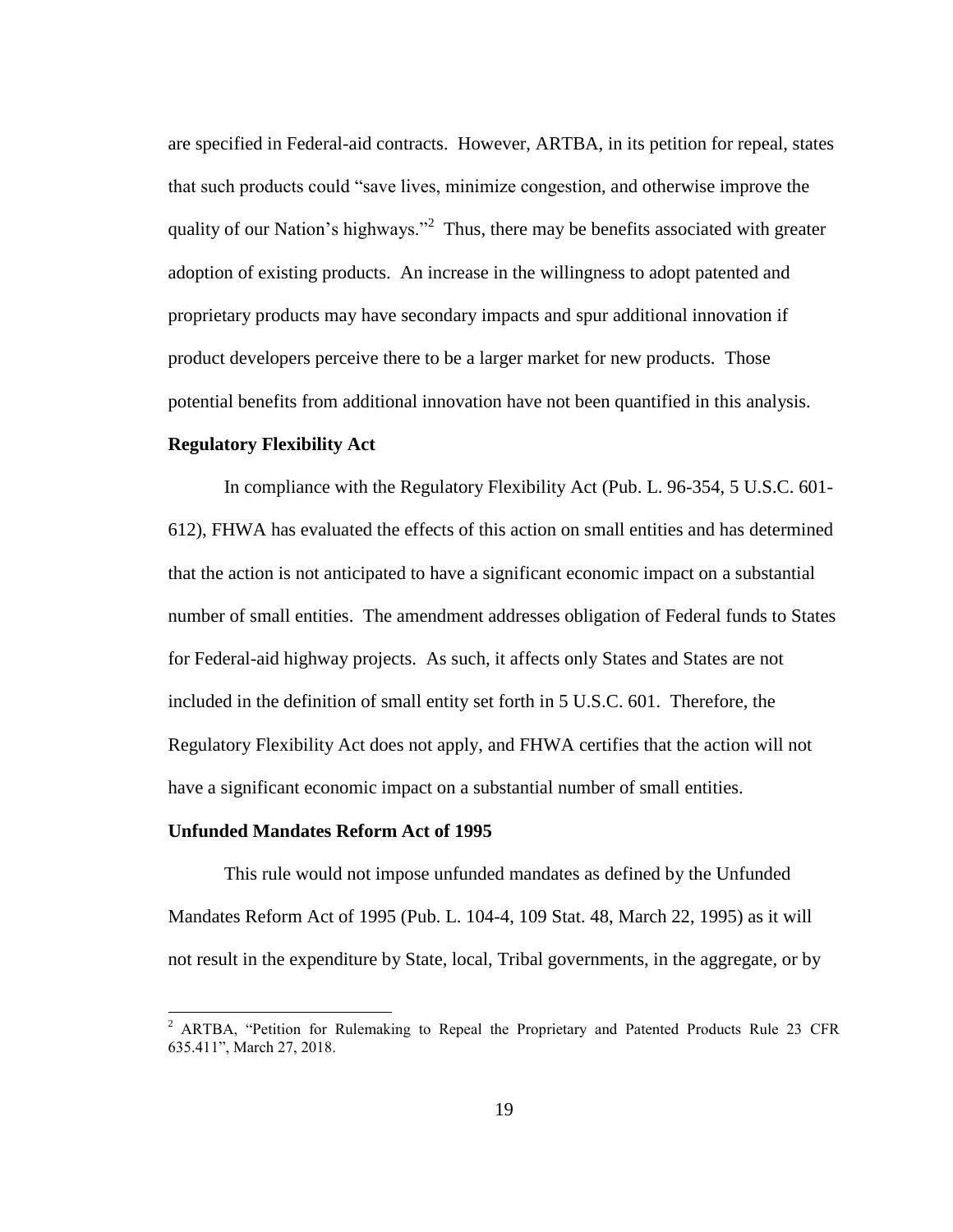the private sector, of \$155 million or more in any 1 year (2 U.S.C. 1532 et seq.). In addition, the definition of "Federal mandate" in the Unfunded Mandates Reform Act excludes financial assistance of the type in which State, local, or Tribal governments have authority to adjust their participation in the program in accordance with changes made in the program by the Federal Government. The Federal-aid highway program permits this type of flexibility.

#### **Executive Order 13132 (Federalism)**

This action has been analyzed in accordance with the principles and criteria contained in EO 13132 dated August 4, 1999, and FHWA has determined that this action would not have a substantial direct effect or sufficient federalism implications on the States. The FHWA has also determined that this action would not preempt any State law or regulation or affect the States' ability to discharge traditional State governmental functions.

### **Executive Order 12372 (Intergovernmental Review)**

Catalog of Federal Domestic Assistance Program Number 20.205, Highway Planning and Construction. The regulations implementing EO 12372 regarding intergovernmental consultation on Federal programs and activities apply to this program.

## **Paperwork Reduction Act**

Under the Paperwork Reduction Act of 1995 (PRA) (44 U.S.C. 3501, et. seq.), Federal agencies must obtain approval from OMB for each collection of information they conduct, sponsor, or require through regulations. The FHWA has determined that the rule does not contain collection of information requirements for the purposes of the PRA.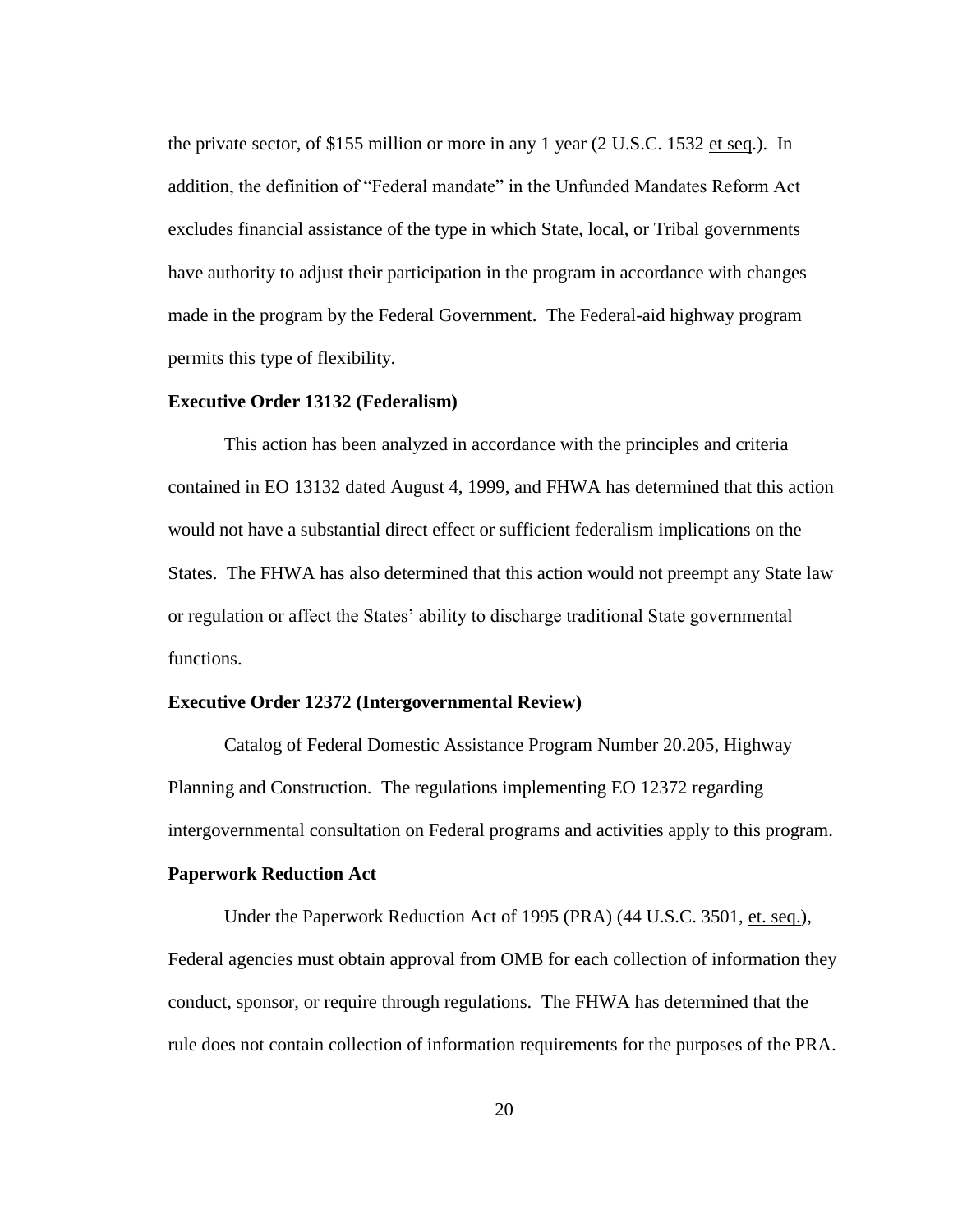## **National Environmental Policy Act**

The FHWA has analyzed this action for the purpose of the National Environmental Policy Act of 1969, as amended (42 U.S.C. 4321 et seq.), and has determined that this action would not have any effect on the quality of the environment and meets the criteria for the categorical exclusion at 23 CFR 771.117(c)(20).

# **Executive Order 12630 (Taking of Private Property)**

The FHWA has analyzed this rule under EO 12630, Governmental Actions and Interference with Constitutionally Protected Property Rights. The FHWA does not anticipate that this action would affect a taking of private property or otherwise have taking implications under EO 12630.

## **Executive Order 12988 (Civil Justice Reform)**

This action meets applicable standards in sections 3(a) and 3(b)(2) of EO 12988, Civil Justice Reform, to minimize litigation, eliminate ambiguity, and reduce burden.

### **Executive Order 13045 (Protection of Children)**

We have analyzed this rule under EO 13045, Protection of Children from Environmental Health Risks and Safety Risks. The FHWA certifies that this action would not cause an environmental risk to health or safety that might disproportionately affect children.

## **Executive Order 13175 (Tribal Consultation)**

The FHWA has analyzed this action under EO 13175, dated November 6, 2000, and believes that the action would not have substantial direct effects on one or more Indian Tribes; would not impose substantial direct compliance costs on Indian Tribal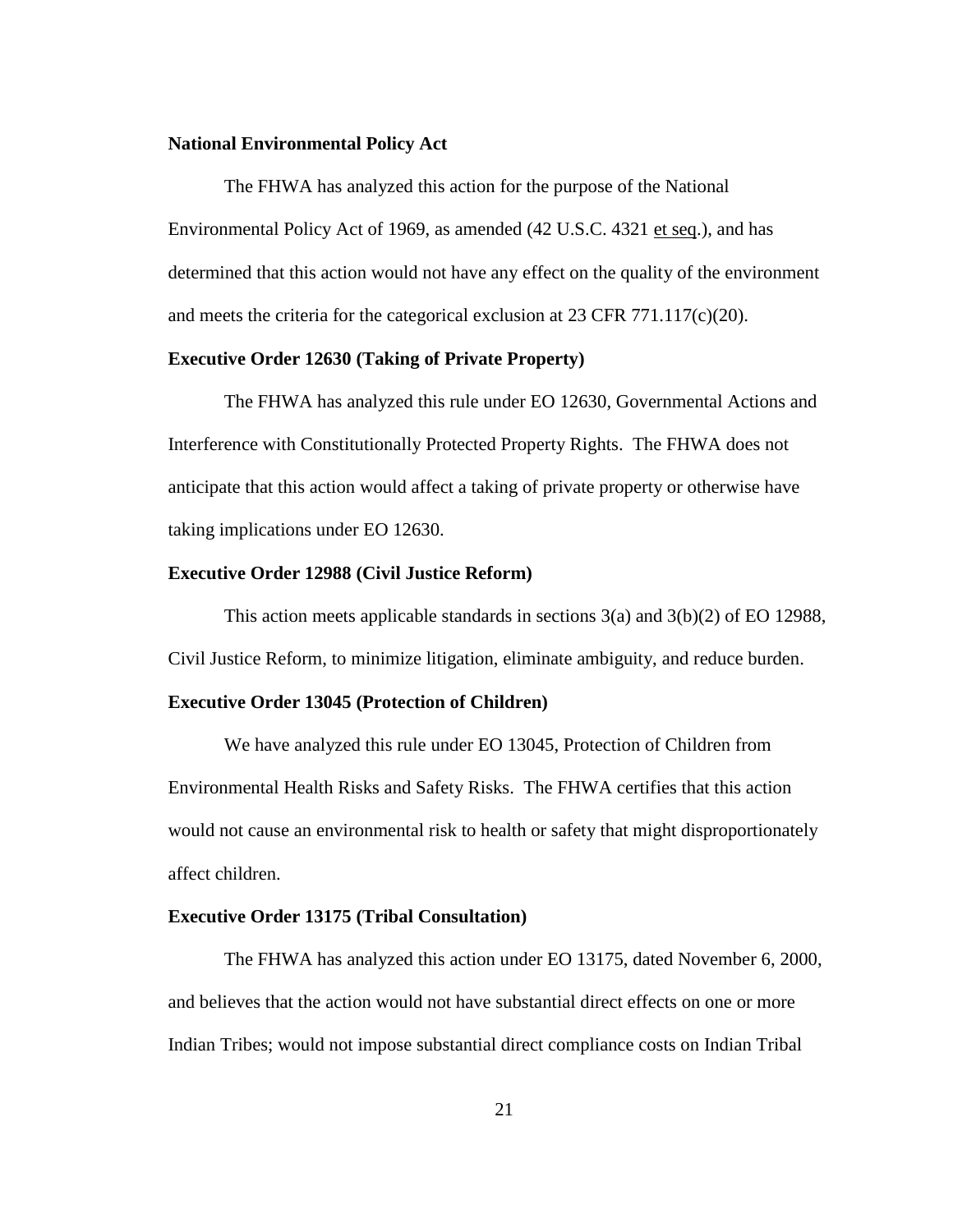governments; and would not preempt Tribal laws. The rulemaking addresses obligations of Federal funds to States for Federal-aid highway projects and would not impose any direct compliance requirements on Indian Tribal governments. Therefore, a Tribal summary impact statement is not required.

### **Executive Order 13211 (Energy Effects)**

We have analyzed this action under EO 13211, Actions Concerning Regulations That Significantly Affect Energy Supply, Distribution, or Use. The FHWA has determined that this is not a significant energy action under that order since it is not a significant regulatory action under EO 12866 and is not likely to have a significant adverse effect on the supply, distribution, or use of energy. Therefore, a Statement of Energy Effects is not required.

## **Regulation Identification Number**

A regulation identification number (RIN) is assigned to each regulatory action listed in the Unified Agenda of Federal Regulations. The Regulatory Information Service Center publishes the Unified Agenda in the spring and fall of each year. The RIN number contained in the heading of this document can be used to cross-reference this action with the Unified Agenda.

### **List of Subjects in 23 CFR Part 630**

Grant programs, transportation, highways and roads.